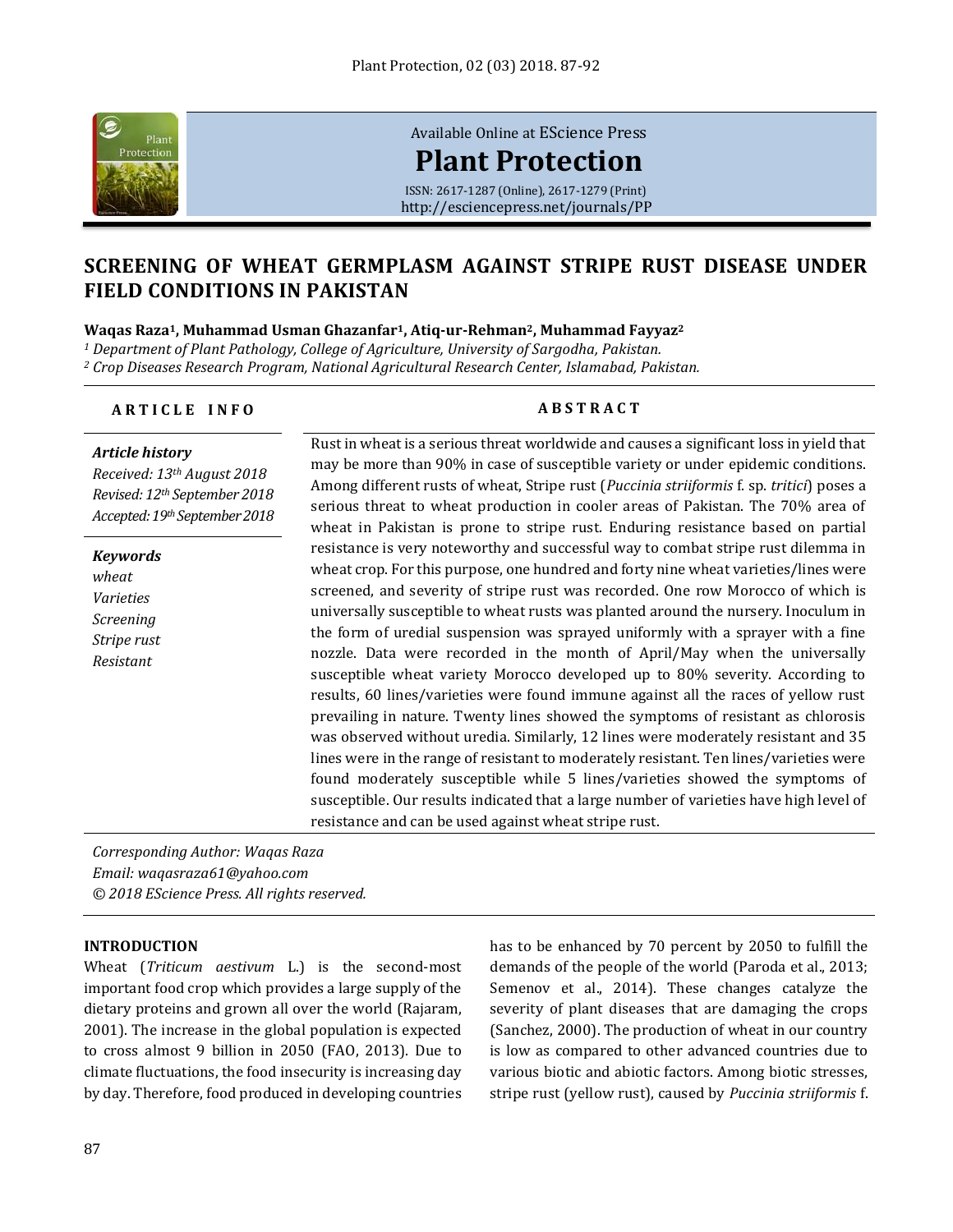sp. *tritici* is a destructive foliar disease of wheat. Rust diseases are among the destructive factors of wheat and cause yield losses ranging from 10 to 70% (Chen, 2005; Milus et al., 2009) under favorable conditions in susceptible cultivars (Siwar et al., 2013). It has been reported to be prevailing at higher altitudes where wheat is grown (Boyd, 2005). The 70% area under wheat in Pakistan is prone to stripe rust (Qamar et al., 2012; Singh et al., 2004). Historically, stripe rust has been more significant in areas with cool and wet environmental conditions and, therefore, occurs more consistently in northern Europe, the Mediterranean region, Middle East, Western United States, Australia, East African highlands, China, the Indian subcontinent, New Zealand and South America (Bux et al., 2012). The pathogen has a recombinant population structure and high diversity across the world (Hovmoller, 1999). The urediniospores play the most important role in the progress of the disease. Large numbers of urediniospores are produced by the uredinia over a period of several weeks causing rapid multiplication of inoculum. These urediniospores are air borne and germinate at 5-9 °C in the presence of humidity or free water (Salvo, 2013). Stripe rust is distinguished by the presence of light yellow pustules that occur in stripes on leaves mostly. As the pustules mature, yellow-orange spores are produced (Chen et al., 2014). As the disease progresses, tissues around the pustules turn brown and dry resulting in a scorched appearance and the fields with plants displaying severe symptoms may be easily detectable from a distance (Horst, 2013). Its wider prevalence, therefore, has been a global threat to wheat production inflicting about 30 to 100% grain losses and after a long time of ambiguity, the alternate host of stripe rust was identified as *Barberis vulgaris* (Kolmer, 2005).

The safeguard measures against the destructive pathogen are therefore supreme in the framework of food security (Chakravarty, 2011). Their flexibility and adaptability to changing climatic conditions made them fit in most of the regions around the world. Such characteristics include mutation, migration, somatic and sexual hybridization of wheat rusts (Kolmer, 2005). To combat stripe rust, various strategies are being practiced worldwide. Use of chemicals and agronomic practices have proved to be successful to reduce the losses to some extent but due to health hazardous and being not eco-friendly, this remedial measure is not suitable and affordable by the farmers in developing countries like Pakistan (Afzal et al.,

2010). Most approachable, cost-effective and eco-friendly method otherwise is host genetic resistance to control stripe rust (Chen, 2007; Farrokhi et al., 2011). Breeding for resistant cultivars is basically based on hypersensitive resistance and use of this resistance in breeding programs is attractive being easy to incorporate into improved germplasm and it provides complete protection to crop (Singh et al., 2000). The main objective of the present study was to screen various wheat germplasms against stripe rust and to select disease resistant lines for future wheat breeding programs.

### **MATERIAL AND METHODS**

This present study was conducted in National Agricultural Research Center, Islamabad during the year 2011-2012 in order to screen the wheat germplasm against stripe rust of wheat. To study the rusts, the most important requirement is the multiplication and preservation of the inoculums. For spore multiplication susceptible host was selected.

Preparation of inoculum: Rust uredospores were collected from the infected plants and were dissolved in distilled water and stirred. After the adjustment, the spore concentration was set upto 50000 spores/ml and sprayed on the test plants. Symptoms developed in 7-10 days. The inoculums can be increased either on seedling or adult plants. These collected spores can be stored for a longer period in liquid nitrogen at -196 °C as described by Cunningham (1973) . The spores are dried to 20-30% relative humidity and then sealed in glass vials or aluminum packet.

**Inoculation protocol:** One hundred and forty nine wheat lines/commercial varieties were evaluated against stripes rust at NARC, Islamabad during the year 2011-12. One row of Morocco which is universal susceptible to wheat rusts was planted around the nursery and in addition, a row of the susceptible check (Morocco) was also planted at every 20<sup>th</sup> planted entry. Artificial rust inoculations with a mixture of field collection inoculums were carried out in Feb to March 2012.

Initially, inoculations of spreaders almost 3-5 tillers in succession, were completed by hypodermic syringe strategy utilizing watery uredospore suspension to which 1 to 2 drops of Tween-20 were added to break the surface tension. In this manner all the material was 2 to 3 times spray inoculated by turbo-air sprayer utilizing fluid spore suspension with fortnightly interims to get substantial rust advancement. At all the locations observation on response and severity of stripe were recorded according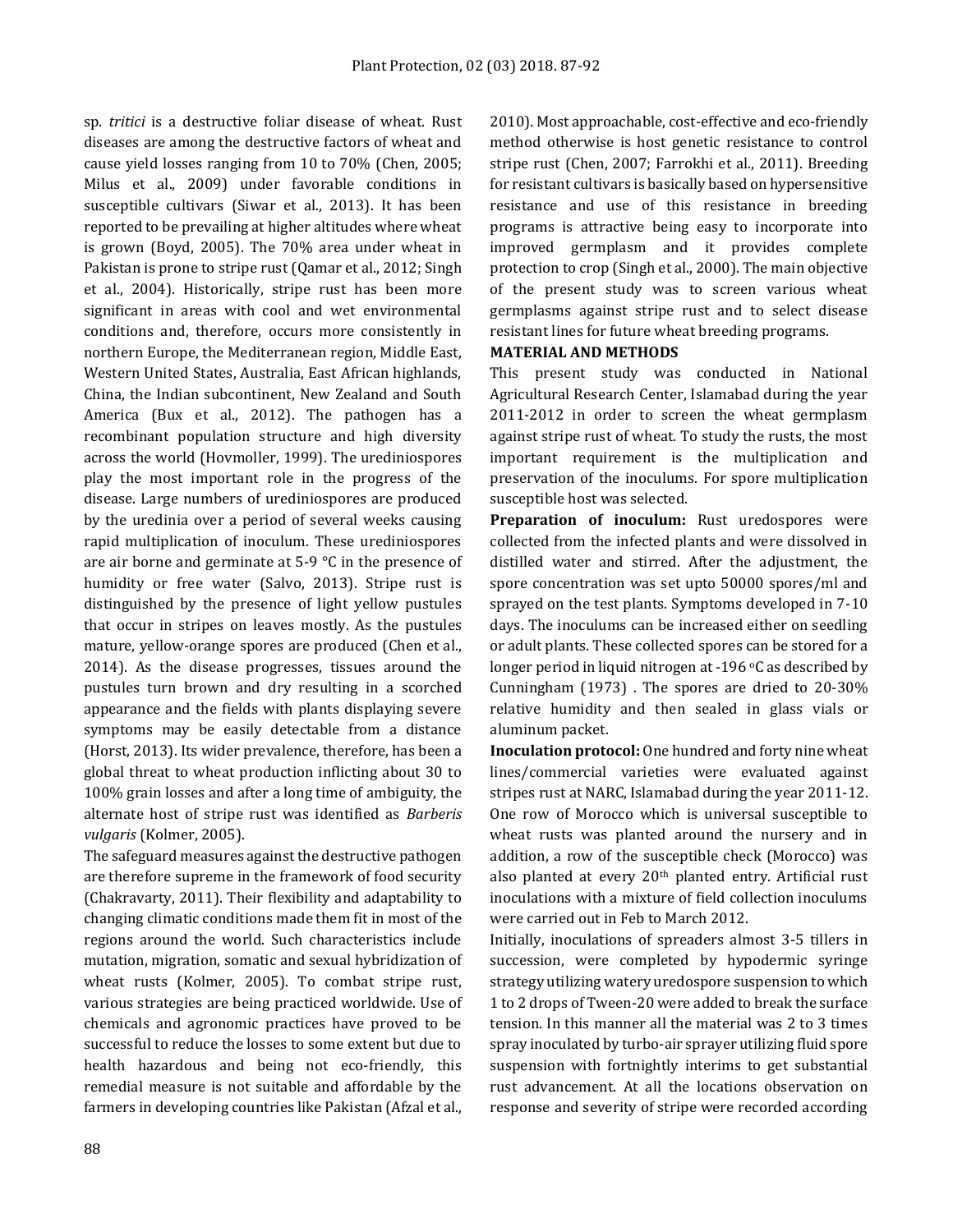to Leogering (1959). usually, 5% intervals were used from 5-20% severity and 10% intervals for higher readings. The response of a variety refers to the type of infection recorded by the following criteria:

- **0** No visible infection
- **R Resistant** (Visible chlorosis or necrosis, no uredia are present)
- **MR Moderately Resistant (**Small uredia surrounded by either chlorotic or necrotic areas)
- **MS Moderately susceptible (**Uredia medium size with no necrotic margins but possibly some distinct chlorosis)
- **S Susceptible** (Large uredia with no necrosis and little or no chlorosis)

### **RESULTS**

Data were recorded in the month of April when the universally susceptible wheat variety Morocco developed up to 80% severity. According to result 60 lines/varieties were found immune against all the races of yellow rust prevailing in nature. Twenty lines showed the symptoms of resistant as chlorosis was observed without uredia.

Similarly, 35 lines were in the range of resistant to moderately resistant while 12 lines were found moderately resistant as along with the chlorosis and necrosis urediawas also observed. After immune, maximum lines/varieties showed the symptoms of moderately resistant to moderately susceptible as large uredia were observed with some chlorosis but no necrosis. Ten lines/varieties were found moderately susceptible while 5 lines/varieties showed the symptoms of susceptible as large uredia were observed without chlorosis and necrosis (Table 1, Figure 1). It is envisaged that there is still a great potential to exploit the existing sources of wheat germplasm to develop stripe rust resistant varieties. For this purpose, the process may be continued with more lines and at more locations for determination of resistance against yellow rust as well as for stability of the germplasm over years along with other desirable characteristics before final approval of the variety. It was obvious that most of the germplasm was immune and resistant to the diseases and has the potential to be selected for breeding programs in future to combat this destructive wheat disease in Pakistan.

Table 1. Response of wheat germplasm against wheat stripe rust.

| S. No.       | Response                         | Germplasm                                                                                                                                                                                                                                                                                                                                                                                                                                                                                                                                                                           |
|--------------|----------------------------------|-------------------------------------------------------------------------------------------------------------------------------------------------------------------------------------------------------------------------------------------------------------------------------------------------------------------------------------------------------------------------------------------------------------------------------------------------------------------------------------------------------------------------------------------------------------------------------------|
| $\mathbf{1}$ | Immune                           | NIFA2, NIFA3, NIFA5, NIFA8, NIFA9, NIFA11, NIFA12, NIFA14, NIFA21, NIFA22,<br>NIFA23, NIFA24, NIFA25, NIFA27, NIFA29, NIFA31, NIFA32, NIFA36, NIFA42,<br>NIFA43, NIFA44, MN1, MN2, MN4, MN5, MN7, MN12, MN14, SA17, MN16,<br>Bakhtawar92, Kaghan93, Kohinoor83, Parwaz94, Pasban90, Shaheen94,<br>Bahawalpur2000, Soorab96(Barley), Marvi2000, FakhreSarhad, Bahkhar2002,<br>Tatara, Auqab2000, Zarlashata, Pirsabak2005, NR420, Lasani08, Faisalabad08,<br>Aas2009, NARC2009, NIFABarsat09, BARS2009, Raj, Gomal08, Pirsabak2008,<br>KT2000, Khirman, UAP4606, Ghaznavi, Sehar2006 |
| 2            | Resistant                        | DN-110, 09FJ04, V9-99114, V22-10B-9308, V34-10B-9383, NIFA-4, NIFA 13,<br>NIFA-16, NIFA-18, NIFA-34, NIFA-39, NIFA-40, V-08314, V-09082, V-10309,<br>V00BT034, NR-400., TW438, Bahawalpur-97, NR-421                                                                                                                                                                                                                                                                                                                                                                                |
| 3            | Resistant-<br>moderate resistant | DN-101, 09FJ24, 05FJ17, RCA1, V59375, V699110, V799174, V89318, NIFA-28,<br>V12-99160, V15-10B-93660, V30-10B-9339, V32-10B-9344, NIFA17, NIFA20,<br>V1199129, NIFA30, NIFA37, NIFA41, V06BT005, V08BT005, V09137, V08068,<br>NR401, NR413, NR378, TWX406, TWX411, TW76010, MN-8, MN 10, MN13,<br>MN21, Imdad01, PVM1                                                                                                                                                                                                                                                               |
| 4            | Moderate resistant               | DN-107, AZRC-3, V18-10B-9307, V20-10B-9346, NIFA-1, NIFA-19, NIFA-26, MN-<br>11, Chakwal 86, Punjab 96, NIA-Sunehri, SH-2002,                                                                                                                                                                                                                                                                                                                                                                                                                                                       |
| 5            | Moderate<br>susceptible          | DN-105, DN-108, Ufaq, V21-10B-9351, V29-10B-9391, V-07096, MN-38, MN-39,<br>Dera-98, AZRC-7                                                                                                                                                                                                                                                                                                                                                                                                                                                                                         |
| 6            | Susceptible                      | TWX415, MN-33, 9406, NIA-Amber, 0BT034                                                                                                                                                                                                                                                                                                                                                                                                                                                                                                                                              |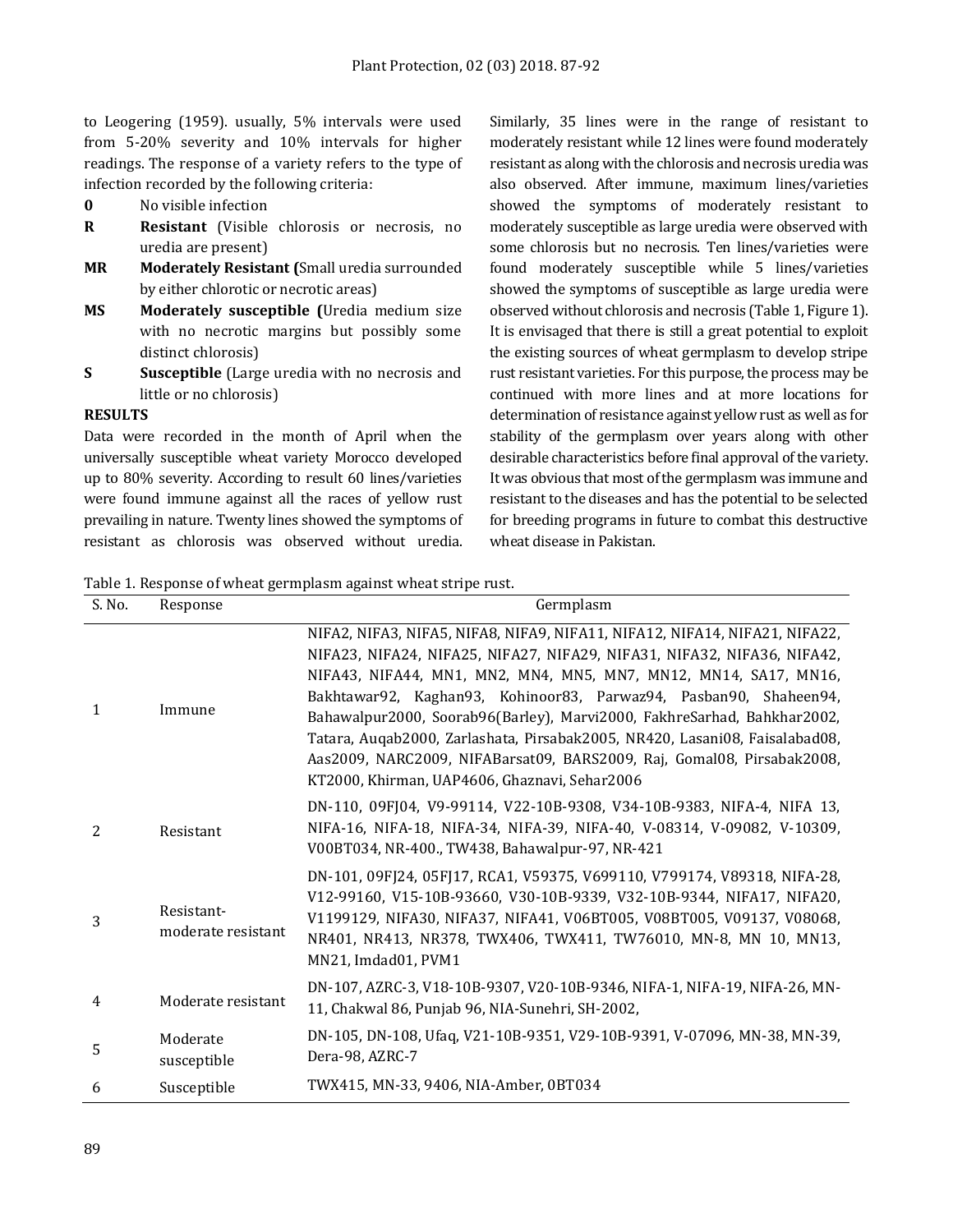

Figure 1. Graphical presentation of lines/varieties against yellow rust. **DISCUSSION**

Indigenous germplasm screened against stripe rust in field condition indicated that most of the lines were moderately resistant after the resistance status which is suggested to use in the wheat breeding program because resistant varieties are the best option for successful wheat production (Admassu et al., 2012). Field data revealed that during 2011-12, at Islamabad location, almost 40.26% wheat germplasm were immune while (13.42%) were resistant and (23.48%) were resistant to moderately resistant. Only 3.35% observed to be susceptible against the rust pathogen. The results clearly indicate the broad range of resistance and resistance to moderately resistance to stripe rust in breeder's germplasm. Therefore, it is concluded that most of the wheat germplasm had a great potential to be used against stripe rust although most of the wheat varieties in Pakistan has been established few seedling resistance genes, therefore, are susceptible to its new pathotypes emerging from time to time (Bux et al., 2011). Our results are in line with those of Singh et al. (2004) who reported that most cultivated varieties in Pakistan have broken down resulting in severe economic losses (Kisana et al., 2003). We are reporting in the present study that stripe rust resistance of wheat germplasm having the varied genetic background. In order to identify resistance sources, germplasms were screened at the initial stage using the bulk of urediospores under field conditions. Almost similar results were found by Afzal et al. (2009) who investigated resistance potential of wheat

germplasm against stripe rust under rainfed climate of Pakistan and observed that out of 188 cultivars/lines, most of the germplasm were resistant to disease and have the potential to be used as a resistant germplasm source against stripe rust. Our results are in conformity with those of Ali et al. (2009) who observed that most of the lines exhibit more resistance and resistant to moderately resistant under high disease pressure as compared to the susceptible check. Such lines may be exploited to explore and used for their resistance gene to minimize damages caused by stripee rust.

# **CONCLUSION**

The present study revealed that the germplasm included in this study showed an outstanding resistant and resistant -moderately resistant against wheat stripe rust, therefore, it can directly be tested keeping in view other quality parameters, or the resistant landraces may be incorporated in the breeding programs for the development of new cultivars.

#### **RECOMMENDATION**

The wheat improvement and breeding programs could be designed involving a multidisciplinary team including plant breeders, molecular, geneticists, pathologists, and economists for sustainable cultivar development for food security and poverty elimination.

#### **ACKNOWLEDGEMENT**

The Principal author is thankful to Dr. Muhammad Usman Ghazanfar, Chairman Plant Pathology, College of Agriculture, Sargodha, Dr. Atiq-ur-Rehman and Dr. Fayyaz ahmed from Crop Disease Research Institute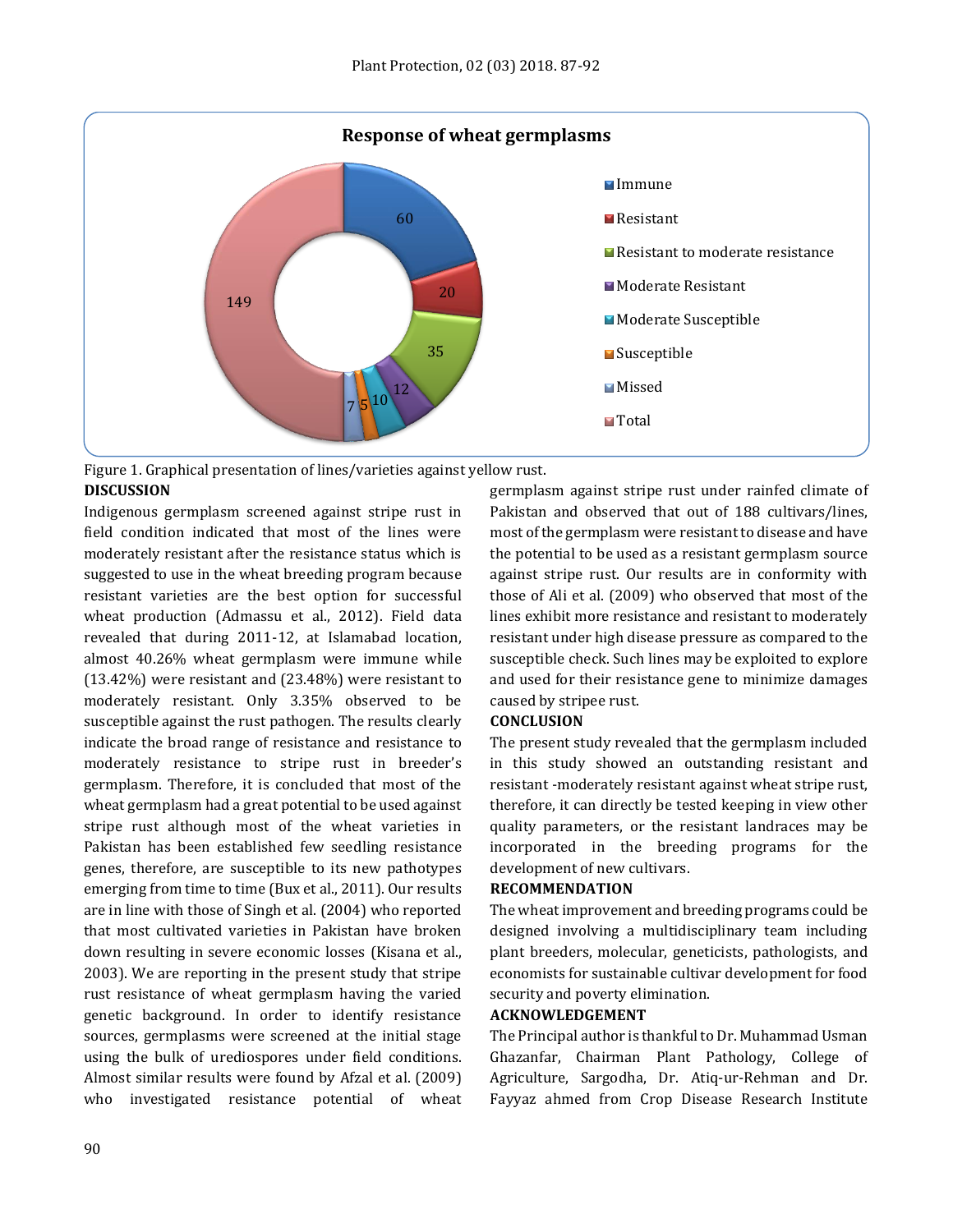(CDRI), NARC, Islamabad who supervised, facilitated and guided in the field trial and in write up.

# **REFERENCES**

- Admassu, B., Friedt, W., Ordon, F., 2012. Stem rust seedling resistance genes in Ethiopian wheat cultivars and breeding lines. African Crop Science Journal 20, 149-162.
- Afzal, S.N., Haque, I., Ahmedani, M.S., Munir, M., Firdous, S.S., Rauf, A., Ahmad, I., Rattu, A.R., Fayyaz, M., 2009. Resistance potential of wheat germplasm (*Triticum aestivum* L.) against stripe rust disease under rainfed climate of Pakistan. Pakistan Journal of Botany 41, 1463-1475.
- Afzal, S.N., Haque, M.I., Rauf, A., Ahmad, I., Firdous, S.S., 2010. Vulnerability of Pakistani wheat (*Triticum aestivum* L.) varieties against stripe rust under rain-fed climate of the northern Punjab and NWFP. Pakistan Journal of Botany 42, 2029-2042.
- Ali, S., Shah, S.J.A., Raman, I.K.H., Maqbool, K., Ullah, W., 2009. Partial resistance to yellow rust in introduced winter wheat germplasm at the north of Pakistan. Australian Journal of Crop Science 3, 37.
- Boyd, L.A., 2005. Can Robigus defeat an old enemy? Yellow rust of wheat. The Journal of Agricultural Science 143, 233-243.
- Bux, H., Ashraf, M., Chen, X., Mumtaz, S., 2011. Effective genes for resistance to stripe rust and virulence of *Puccinia striiformis* f. sp. *tritici* in Pakistan. African Journal of Biotechnology 10, 5489-5495.
- Bux, H., Rasheed, A., Siyal, M.A., Kazi, A.G., Napar, A.A., Mujeeb-Kazi, A., 2012. An overview of stripe rust of wheat (*Puccinia striiformis* f. sp. *tritici*) in Pakistan. Archives of Phytopathology and Plant Protection 45, 2278-2289.
- Chakravarty, B., 2011. Trends in mushroom cultivation and breeding. Australian Journal of Agricultural Engineering 2, 102-109.
- Chen, W., Wellings, C., Chen, X., Kang, Z., Liu, T., 2014. Wheat stripe (yellow) rust caused by *Puccinia striiformis* f. sp. *tritici*. Molecular Plant Pathology 15, 433-446.
- Chen, X.M., 2005. Epidemiology and control of stripe rust (*Puccinia striiformis* f. sp. *tritici*) on wheat. Canadian Journal of Plant Pathology 27, 314-337.
- Chen, X.M., 2007. Challenges and solutions for stripe rust control in the United States. Australian Journal of Agricultural Research 58, 648-655.

Cunningham, J.L., 1973. Preservation of rust fungi in

liquid nitrogen. Cryobiology 10, 361-363.

- FAO, 2013. Food and agriculture organization of the United Nations. United Nations, pp. 1486-1487.
- Farrokhi, J., Darvishzadeh, R., Naseri, L., Azar, M.M., Maleki, H.H., 2011. Evaluation of genetic diversity among Iranian apple (*Malus domestica* Borkh) cultivars and landraces using simple sequence repeat markers. Australian Journal of Crop Science 5, 815-821.
- Horst, R.K., 2013. Rusts, Westcott's Plant Disease Handbook. Springer Netherlands, pp. 341-362.
- Hovmoller, M.S., 1999. Epidemiology and resistance against *P. striiformis* on wheat, 16th Danish plant protection conference, pp. 119-127.
- Kisana, S.N., Mujahid, Y.M., Mustafa, Z.S., 2003. Wheat production and productivity 2002- 2003, A technical report to apprise the issues and future strategies. National Agricultural Research Center, Islamabad, Pakistan, p. 19.
- Kolmer, J.A., 2005. Tracking wheat rust on a continental scale. Current Opinion in Plant Biology 8, 441-449.
- Leogering, W.Q., 1959. Methods for recording cereal rust data in international spring wheat rust nursery. United States Department of Agriculture, Washington, DC, USA.
- Milus, E.A., Kristensen, K., Hovmøller, M.S., 2009. Evidence for increased aggressiveness in a recent widespread strain of *Puccinia striiformis* f. sp. *tritici* causing stripe rust of wheat. Phytopathology 99, 89-94.
- Paroda, R., Dasgupta, S., Mal, B., Singh, S.S., Jat, M.L., Singh, G., 2013. Proceedings of the Regional Consultation on improving wheat productivity in Asia, Bangkok, Thailand.
- Qamar, M., Gardezi, D.A., Iqbal, M., 2012. Determination of rust resistance gene complex Lr34/Yr18 in spring wheat and its effect on components of partial resistance. Journal of Phytopathology 160, 628-636.
- Rajaram, S., 2001. Prospects and promise of wheat breeding in the 21ST century, Wheat in a Global Environment. Springer Netherlands, pp. 37-52.
- Salvo, D., 2013. Measuring the effect of climate change on agriculture: A literature review of analytical models. Journal of Development and Agricultural Economics 5, 499-509.
- Sanchez, P.A., 2000. Linking climate change research with food security and poverty reduction in the tropics. Agriculture, Ecosystems and Environment 82, 371-